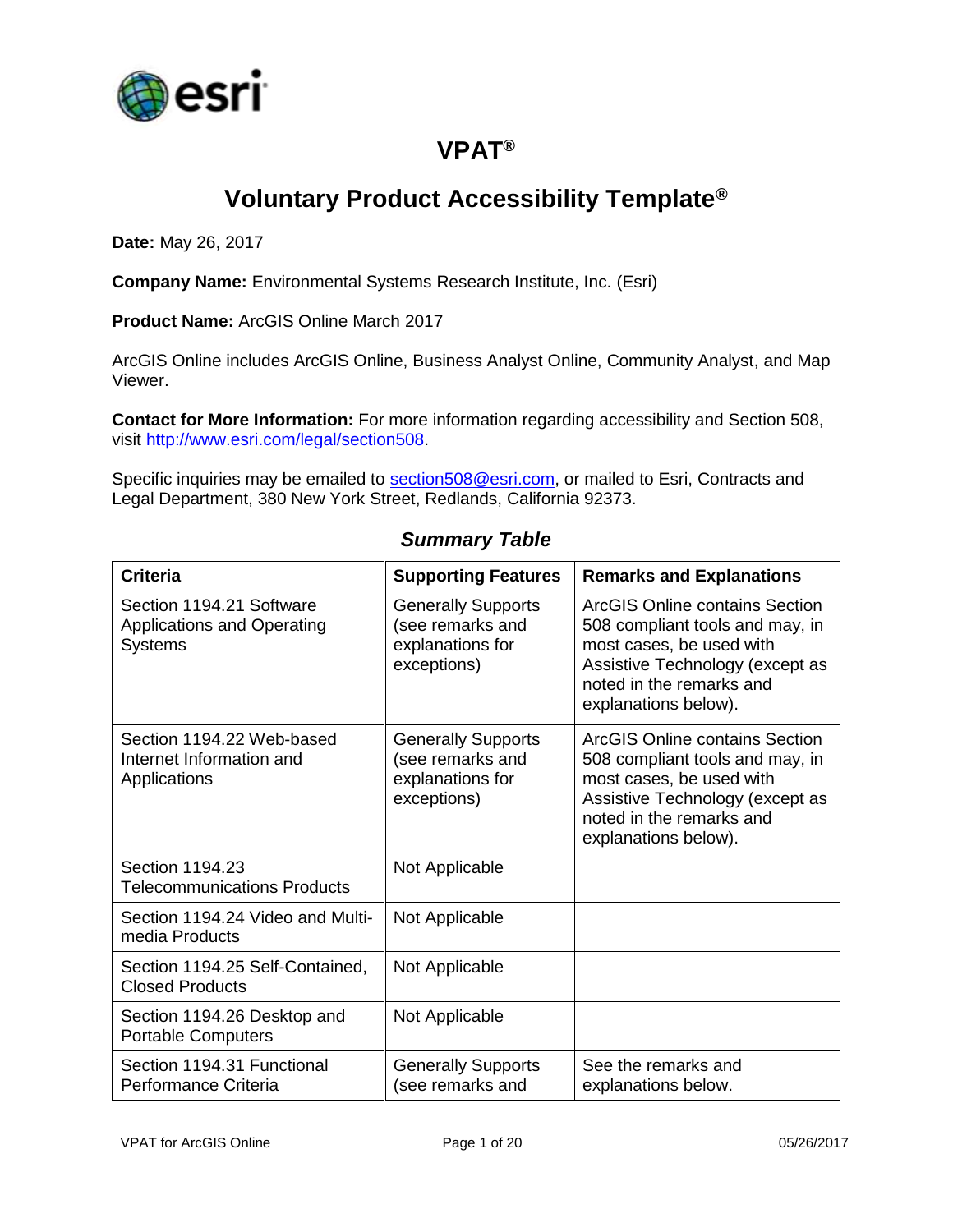|                                                           | explanations for<br>exceptions) |                                            |
|-----------------------------------------------------------|---------------------------------|--------------------------------------------|
| Section 1194.41 Information,<br>Documentation and Support | <b>Supports</b>                 | See the remarks and<br>explanations below. |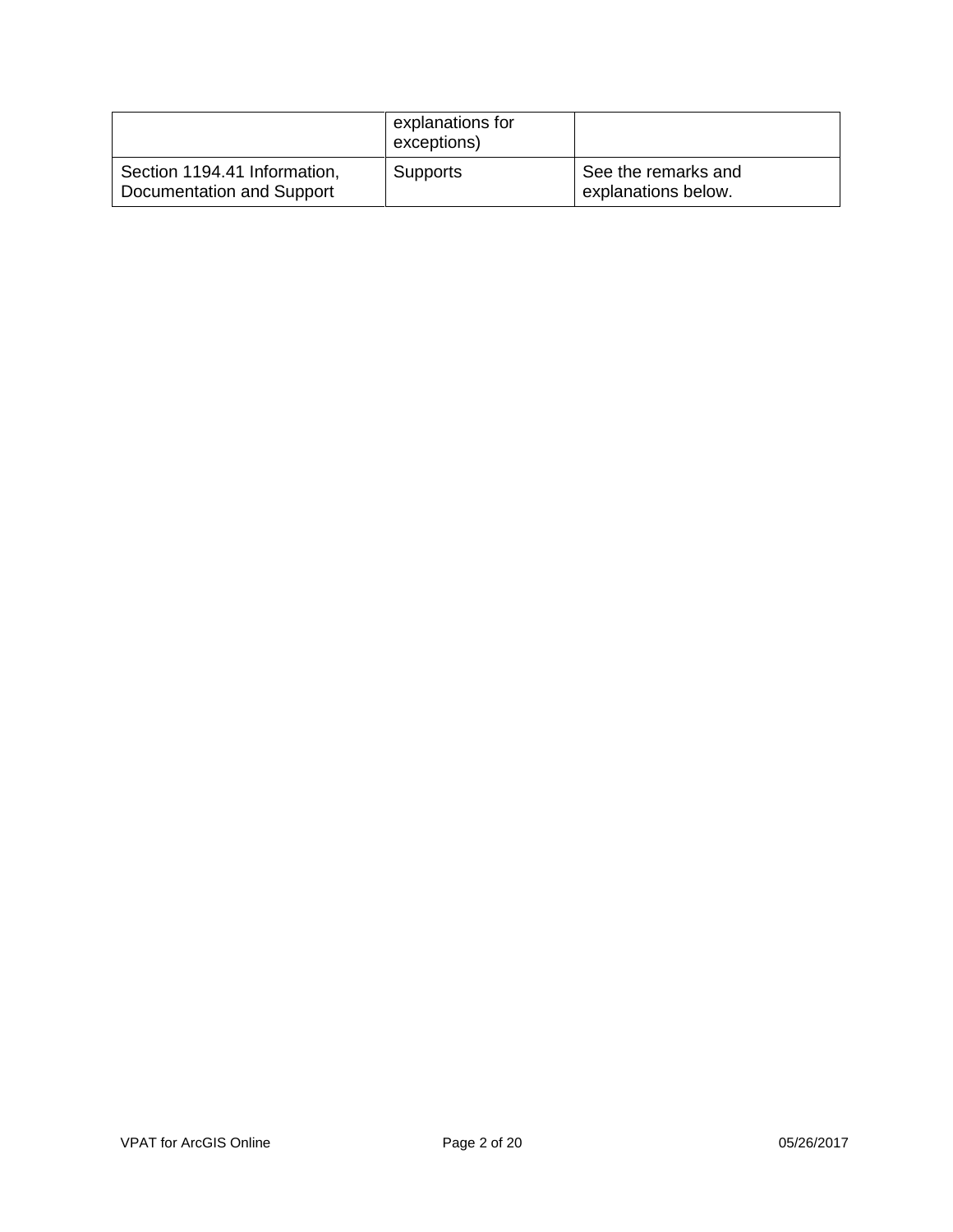| <b>Criteria</b>                                                                                                                                                                                                                                                                                                                                                                                                                                                                                                                                                                                         | <b>Supporting Features</b> | <b>Remarks and Explanations</b>                                                                                                                                                                                                                                                                                                                                                                                                                                                                                                                                                                                                                                                                                                                                                              |
|---------------------------------------------------------------------------------------------------------------------------------------------------------------------------------------------------------------------------------------------------------------------------------------------------------------------------------------------------------------------------------------------------------------------------------------------------------------------------------------------------------------------------------------------------------------------------------------------------------|----------------------------|----------------------------------------------------------------------------------------------------------------------------------------------------------------------------------------------------------------------------------------------------------------------------------------------------------------------------------------------------------------------------------------------------------------------------------------------------------------------------------------------------------------------------------------------------------------------------------------------------------------------------------------------------------------------------------------------------------------------------------------------------------------------------------------------|
| (a) When software is designed to<br>run on a system that has a<br>keyboard, product functions shall<br>be executable from a keyboard<br>where the function itself or the<br>result of performing a function<br>can be discerned textually.                                                                                                                                                                                                                                                                                                                                                              | <b>Supports</b>            | ArcGIS Online uses web<br>browsers to host the dialogs and<br>interfaces. Keyboard and device<br>interaction is governed by the<br>browser and web pages. ArcGIS<br>Online honors the accessibility<br>features within the browser.<br>Users should consult their<br>browser's documentation for<br>accessibility information.<br>Note: Keyboard alternatives are<br>required only when the function<br>of the result of performing the<br>function can be discerned<br>textually. ArcGIS Online<br>contains geographic information<br>system (GIS) technology that<br>captures, manages, and<br>analyzes data through digital<br>maps. Many GIS functions (such<br>as drawing lines on a screen)<br>cannot be discerned textually,<br>therefore, no keyboard<br>equivalent exists for these |
| (b) Applications shall not disrupt<br>or disable activated features of<br>other products that are identified<br>as accessibility features, where<br>those features are developed and<br>documented according to<br>industry standards. Applications<br>also shall not disrupt or disable<br>activated features of any<br>operating system that are<br>identified as accessibility features<br>where the application<br>programming interface for those<br>accessibility features has been<br>documented by the manufacturer<br>of the operating system and is<br>available to the product<br>developer. | <b>Supports</b>            | functions.                                                                                                                                                                                                                                                                                                                                                                                                                                                                                                                                                                                                                                                                                                                                                                                   |
| (c) A well-defined on-screen<br>indication of the current focus                                                                                                                                                                                                                                                                                                                                                                                                                                                                                                                                         | Supports                   | ArcGIS Online uses web<br>browsers to host the dialogs and                                                                                                                                                                                                                                                                                                                                                                                                                                                                                                                                                                                                                                                                                                                                   |

*Section 1194.21 Software Applications and Operating Systems – Detail*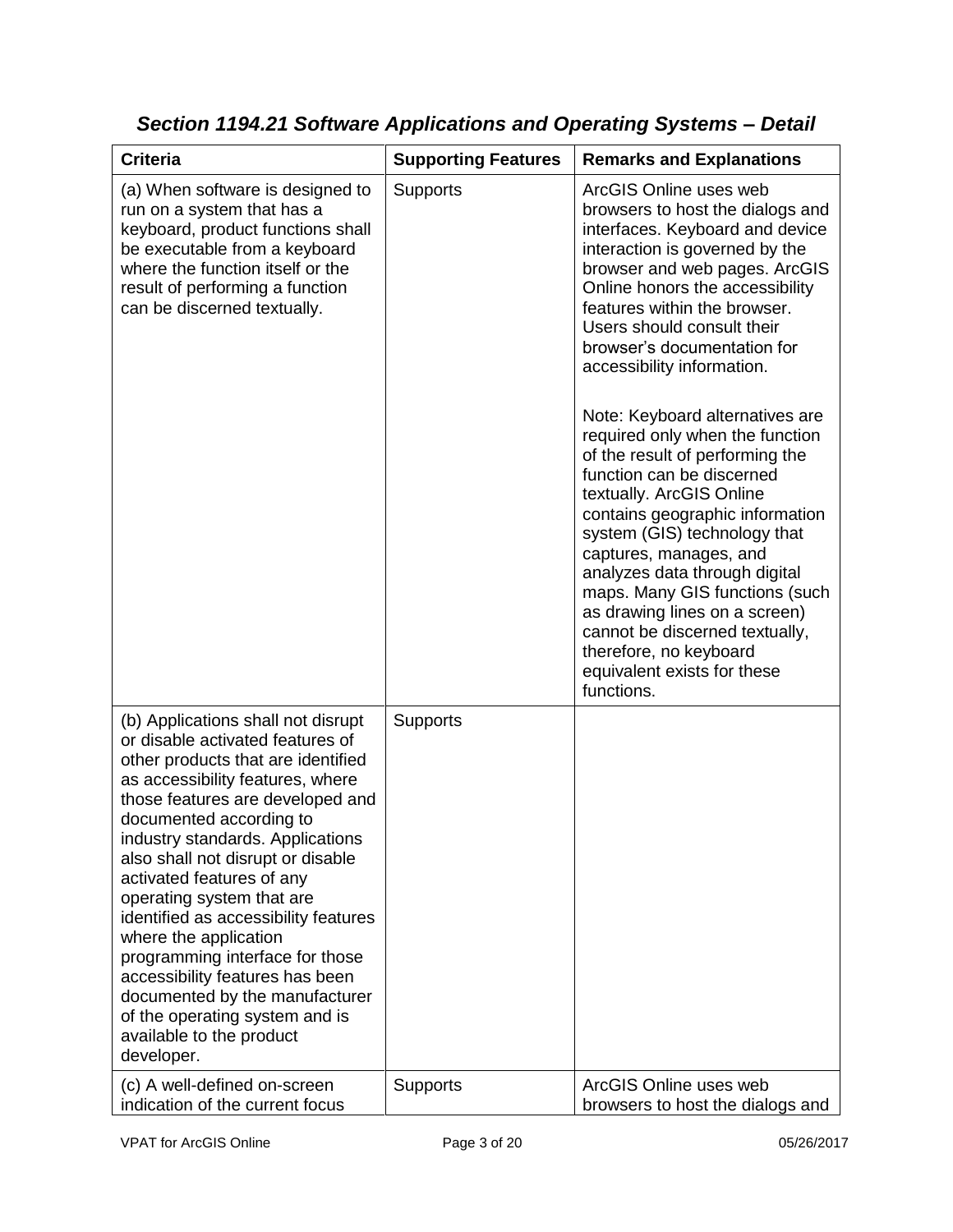| shall be provided that moves<br>among interactive interface<br>elements as the input focus<br>changes. The focus shall be<br>programmatically exposed so<br>that Assistive Technology can<br>track focus and focus changes.                                                                                |                 | interfaces. Keyboard or device<br>interaction is governed by the<br>support of the browser and web<br>pages. ArcGIS Online honors<br>the accessibility features within<br>the browser. Users should<br>consult their browser's<br>documentation for accessibility<br>information.                                                               |
|------------------------------------------------------------------------------------------------------------------------------------------------------------------------------------------------------------------------------------------------------------------------------------------------------------|-----------------|-------------------------------------------------------------------------------------------------------------------------------------------------------------------------------------------------------------------------------------------------------------------------------------------------------------------------------------------------|
| (d) Sufficient information about a<br>user interface element including<br>the identity, operation and state<br>of the element shall be available<br>to Assistive Technology. When<br>an image represents a program<br>element, the information<br>conveyed by the image must also<br>be available in text. | <b>Supports</b> |                                                                                                                                                                                                                                                                                                                                                 |
| (e) When bitmap images are<br>used to identify controls, status<br>indicators, or other programmatic<br>elements, the meaning assigned<br>to those images shall be<br>consistent throughout an<br>application's performance.                                                                               | <b>Supports</b> | ArcGIS Online uses web<br>browsers to host the dialogs and<br>interfaces. Keyboard or device<br>interaction is governed by the<br>support of the browser and web<br>pages. ArcGIS Online honors<br>the accessibility features within<br>the browser. Users should<br>consult their browser's<br>documentation for accessibility<br>information. |
| (f) Textual information shall be<br>provided through operating<br>system functions for displaying<br>text. The minimum information<br>that shall be made available is<br>text content, text input caret<br>location, and text attributes.                                                                  | <b>Supports</b> | ArcGIS Online uses web<br>browsers to host the dialogs and<br>interfaces. Keyboard or device<br>interaction is governed by the<br>support of the browser and web<br>pages. ArcGIS Online honors<br>the accessibility features within<br>the browser. Users should<br>consult their browser's<br>documentation for accessibility<br>information. |
| (g) Applications shall not override<br>user selected contrast and color<br>selections and other individual<br>display attributes.                                                                                                                                                                          | <b>Supports</b> |                                                                                                                                                                                                                                                                                                                                                 |
| (h) When animation is displayed,<br>the information shall be<br>displayable in at least one non-                                                                                                                                                                                                           | <b>Supports</b> |                                                                                                                                                                                                                                                                                                                                                 |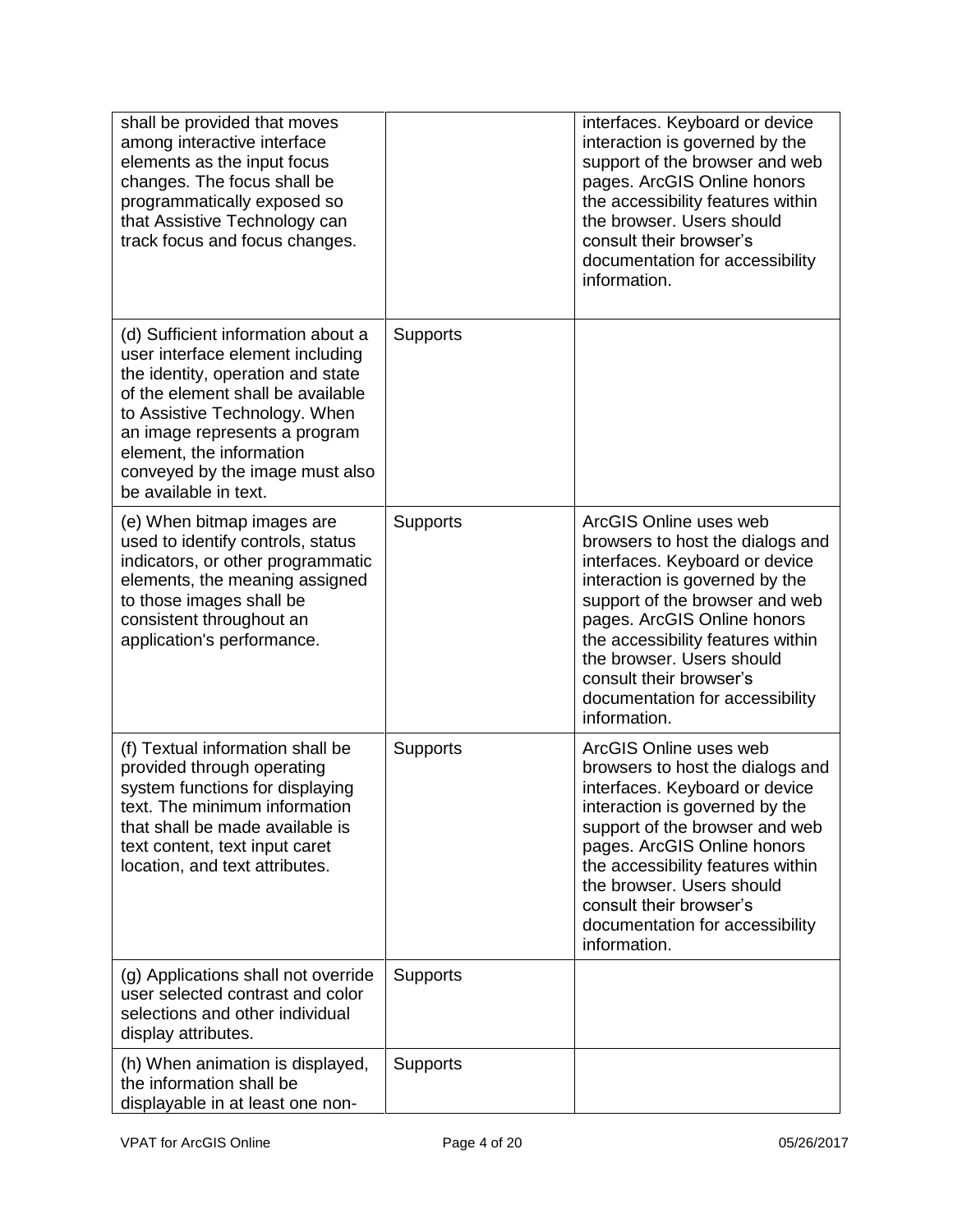| animated presentation mode at<br>the option of the user.                                                                                                                                                                                                            |                                                                      |                                                                                                                                                                   |
|---------------------------------------------------------------------------------------------------------------------------------------------------------------------------------------------------------------------------------------------------------------------|----------------------------------------------------------------------|-------------------------------------------------------------------------------------------------------------------------------------------------------------------|
| (i) Color coding shall not be used<br>as the only means of conveying<br>information, indicating an action,<br>prompting a response, or<br>distinguishing a visual element.                                                                                          | <b>Supports</b>                                                      |                                                                                                                                                                   |
| (j) When a product permits a user<br>to adjust color and contrast<br>settings, a variety of color<br>selections capable of producing a<br>range of contrast levels shall be<br>provided.                                                                            | <b>Supports</b>                                                      |                                                                                                                                                                   |
| (k) Software shall not use<br>flashing or blinking text, objects,<br>or other elements having a flash<br>or blink frequency greater than 2<br>Hz and lower than 55 Hz.                                                                                              | <b>Supports</b>                                                      |                                                                                                                                                                   |
| (I) When electronic forms are<br>used, the form shall allow people<br>using Assistive Technology to<br>access the information, field<br>elements, and functionality<br>required for completion and<br>submission of the form, including<br>all directions and cues. | Supports when<br>combined with<br>compatible Assistive<br>Technology | ArcGIS Online honors the<br>accessibility features within the<br>browser. Users should consult<br>their browser's documentation<br>for accessibility information. |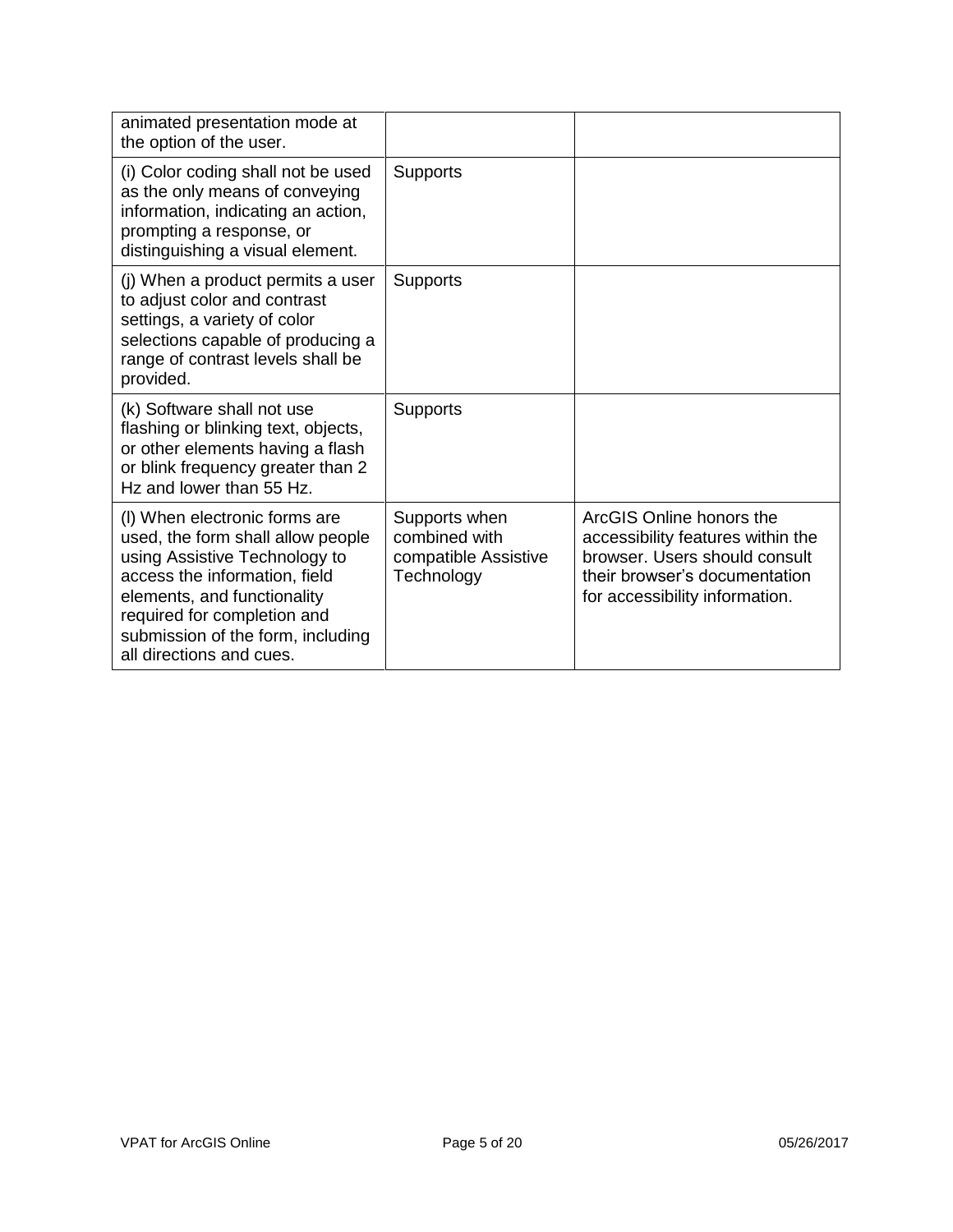| <b>Criteria</b>                                                                                                                                              | <b>Supporting Features</b>         | <b>Remarks and Explanations</b>                                                                                                                                                                                                                                                                                                                                                                                                                                                                                                                                                          |
|--------------------------------------------------------------------------------------------------------------------------------------------------------------|------------------------------------|------------------------------------------------------------------------------------------------------------------------------------------------------------------------------------------------------------------------------------------------------------------------------------------------------------------------------------------------------------------------------------------------------------------------------------------------------------------------------------------------------------------------------------------------------------------------------------------|
| (a) A text equivalent for every<br>non-text element shall be<br>provided (e.g., via "alt",<br>"longdesc", or in element<br>content).                         | Supports with<br><b>Exceptions</b> | Most controls provide 'alt' text<br>but some do not given the<br>inherent nature of GIS software,<br>mapping software, and/or<br>general limits on the framework<br>or technology.<br>Note: ArcGIS Online contains<br>geographic information system<br>(GIS) technology that captures,<br>manages, and analyzes data<br>through digital maps. Some GIS<br>functions (such as drawing lines<br>on a digital map) cannot be<br>represented with text equivalent<br>and, therefore, no text<br>equivalent exists for these<br>functions. Also, some digital<br>maps may contain complex and |
|                                                                                                                                                              |                                    | interactive data that cannot be<br>described by a text equivalent.                                                                                                                                                                                                                                                                                                                                                                                                                                                                                                                       |
| (b) Equivalent alternatives for any<br>multimedia presentation shall be<br>synchronized with the<br>presentation.                                            | Not Applicable                     |                                                                                                                                                                                                                                                                                                                                                                                                                                                                                                                                                                                          |
| (c) Web pages shall be designed<br>so that all information conveyed<br>with color is also available<br>without color, for example from<br>context or markup. | Not Applicable                     |                                                                                                                                                                                                                                                                                                                                                                                                                                                                                                                                                                                          |
| (d) Documents shall be<br>organized so they are readable<br>without requiring an associated<br>style sheet.                                                  | Not Applicable                     |                                                                                                                                                                                                                                                                                                                                                                                                                                                                                                                                                                                          |
| (e) Redundant text links shall be<br>provided for each active region of<br>a server-side image map.                                                          | Supports with<br>Exceptions        | Most controls support redundant<br>text links but some do not given<br>the inherent nature of GIS<br>software, mapping software,<br>and/or general limits on the<br>framework or technology.<br>Note: ArcGIS Online contains                                                                                                                                                                                                                                                                                                                                                             |
|                                                                                                                                                              |                                    | geographic information system<br>(GIS) technology that captures,                                                                                                                                                                                                                                                                                                                                                                                                                                                                                                                         |

*Section 1194.22 Web-based Internet Information and Applications – Detail*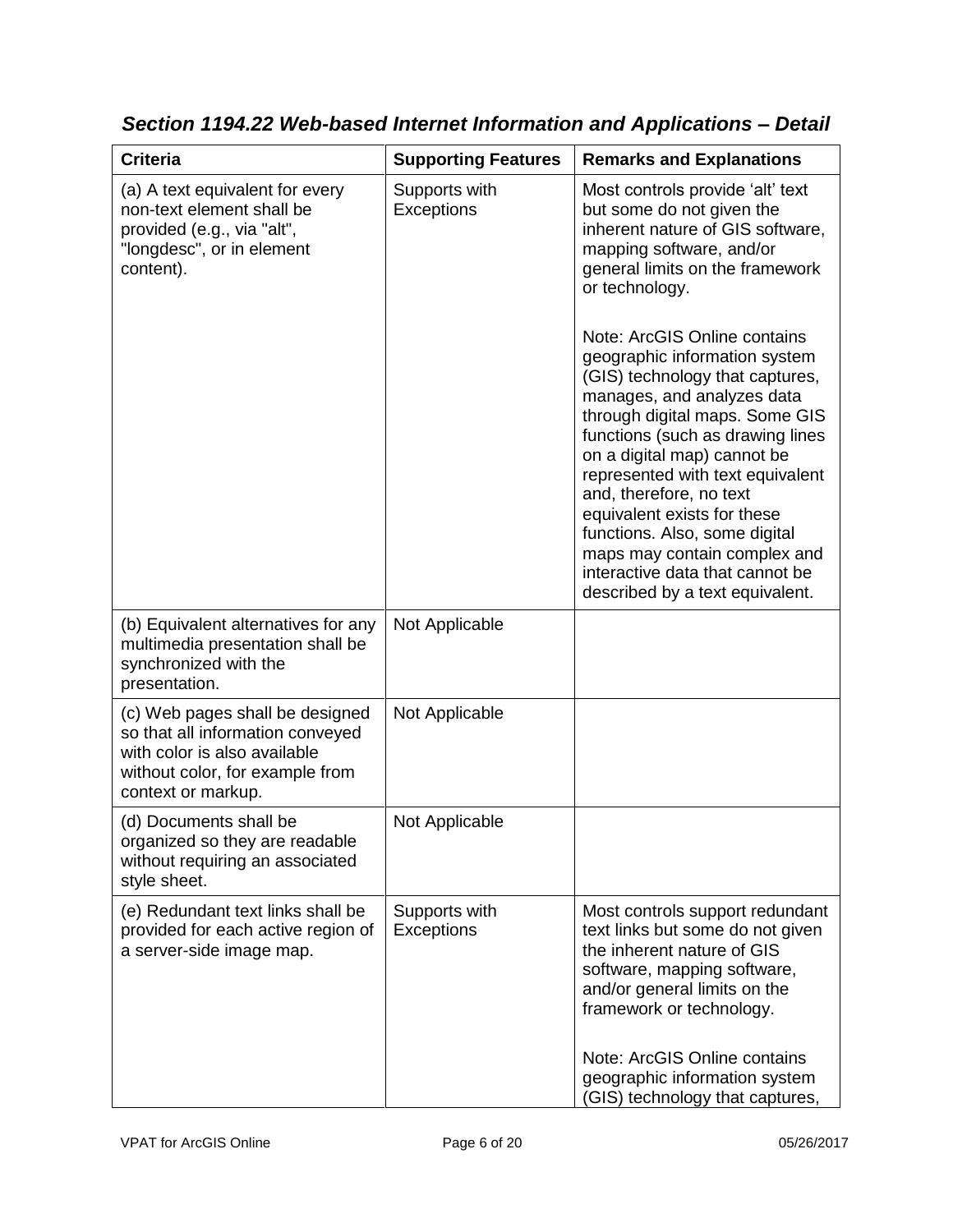|                                                                                                                                                                                                                                                                                                                             |                 | manages, and analyzes data<br>through digital maps. Some<br>aspects of a digital map or of<br>GIS software are inherently<br>visual/graphical and cannot be<br>adequately represented in text.                                                                                         |
|-----------------------------------------------------------------------------------------------------------------------------------------------------------------------------------------------------------------------------------------------------------------------------------------------------------------------------|-----------------|----------------------------------------------------------------------------------------------------------------------------------------------------------------------------------------------------------------------------------------------------------------------------------------|
| (f) Client-side image maps shall<br>be provided instead of server-<br>side image maps except where<br>the regions cannot be defined<br>with an available geometric<br>shape.                                                                                                                                                | Supports        |                                                                                                                                                                                                                                                                                        |
| (g) Row and column headers<br>shall be identified for data tables.                                                                                                                                                                                                                                                          | Supports        |                                                                                                                                                                                                                                                                                        |
| (h) Markup shall be used to<br>associate data cells and header<br>cells for data tables that have two<br>or more logical levels of row or<br>column headers.                                                                                                                                                                | <b>Supports</b> |                                                                                                                                                                                                                                                                                        |
| (i) Frames shall be titled with text<br>that facilitates frame identification<br>and navigation.                                                                                                                                                                                                                            | Not Applicable  |                                                                                                                                                                                                                                                                                        |
| (j) Pages shall be designed to<br>avoid causing the screen to<br>flicker with a frequency greater<br>than 2 Hz and lower than 55 Hz.                                                                                                                                                                                        | <b>Supports</b> |                                                                                                                                                                                                                                                                                        |
| (k) A text-only page, with<br>equivalent information or<br>functionality, shall be provided to<br>make a web site comply with the<br>provisions of this part, when<br>compliance cannot be<br>accomplished in any other way.<br>The content of the text-only page<br>shall be updated whenever the<br>primary page changes. | Not Applicable  | ArcGIS Online is geographic<br>information system (GIS)<br>technology that captures,<br>manages, and analyzes data<br>through digital maps. Some<br>aspects of a digital map or of<br>GIS software are inherently<br>visual/graphical and cannot be<br>adequately represented in text. |
| (I) When pages utilize scripting<br>languages to display content, or<br>to create interface elements, the<br>information provided by the script<br>shall be identified with functional<br>text that can be read by Assistive<br>Technology.                                                                                 | <b>Supports</b> |                                                                                                                                                                                                                                                                                        |
| (m) When a web page requires<br>that an applet, plug-in or other<br>application be present on the                                                                                                                                                                                                                           | Not Applicable  |                                                                                                                                                                                                                                                                                        |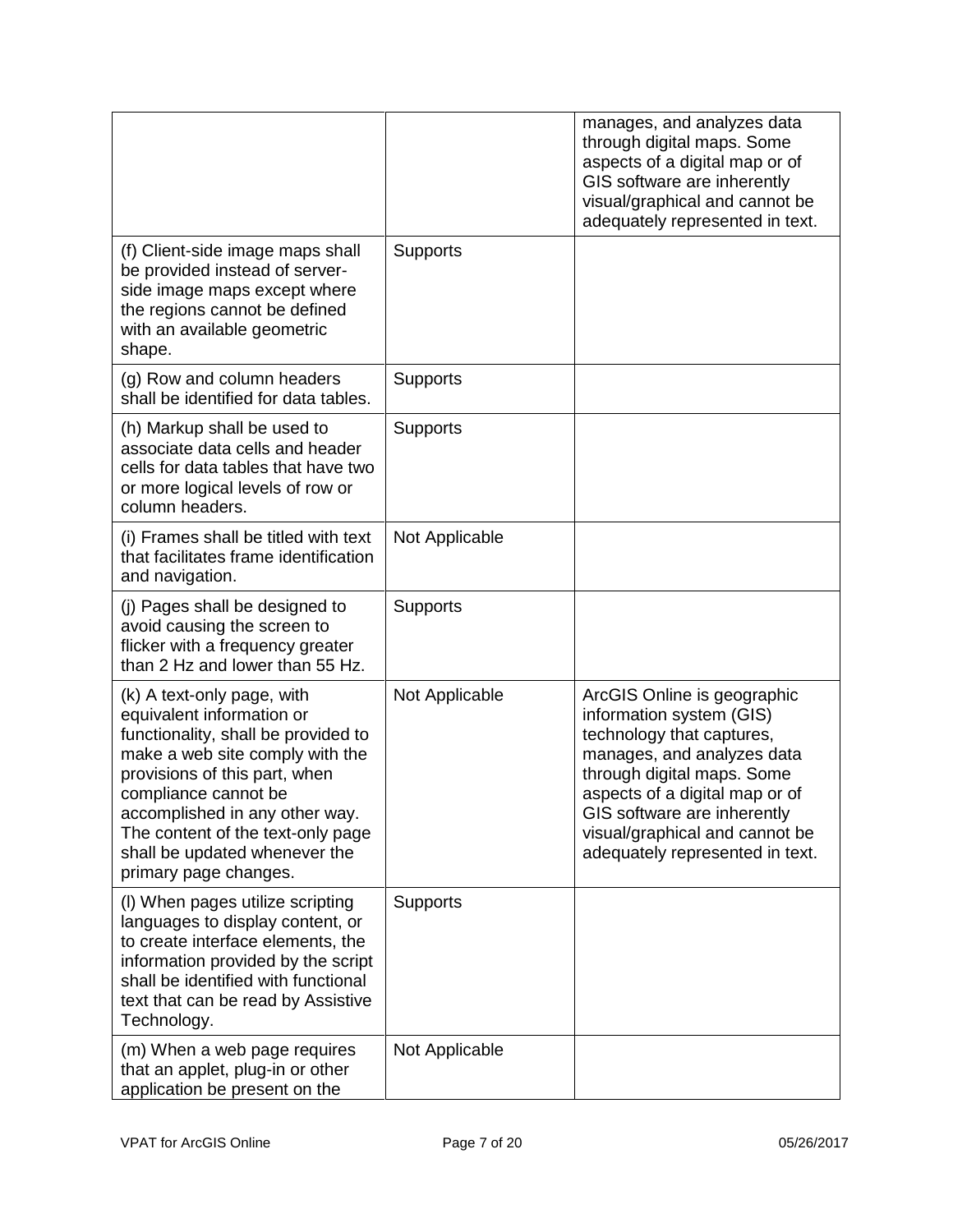| client system to interpret page<br>content, the page must provide a<br>link to a plug-in or applet that<br>complies with $§1194.21(a)$<br>through (I).                                                                                                                                              |                |  |
|-----------------------------------------------------------------------------------------------------------------------------------------------------------------------------------------------------------------------------------------------------------------------------------------------------|----------------|--|
| (n) When electronic forms are<br>designed to be completed on-<br>line, the form shall allow people<br>using Assistive Technology to<br>access the information, field<br>elements, and functionality<br>required for completion and<br>submission of the form, including<br>all directions and cues. | Not Applicable |  |
| (o) A method shall be provided<br>that permits users to skip<br>repetitive navigation links.                                                                                                                                                                                                        | Not Applicable |  |
| (p) When a timed response is<br>required, the user shall be alerted<br>and given sufficient time to<br>indicate more time is required.                                                                                                                                                              | Not Applicable |  |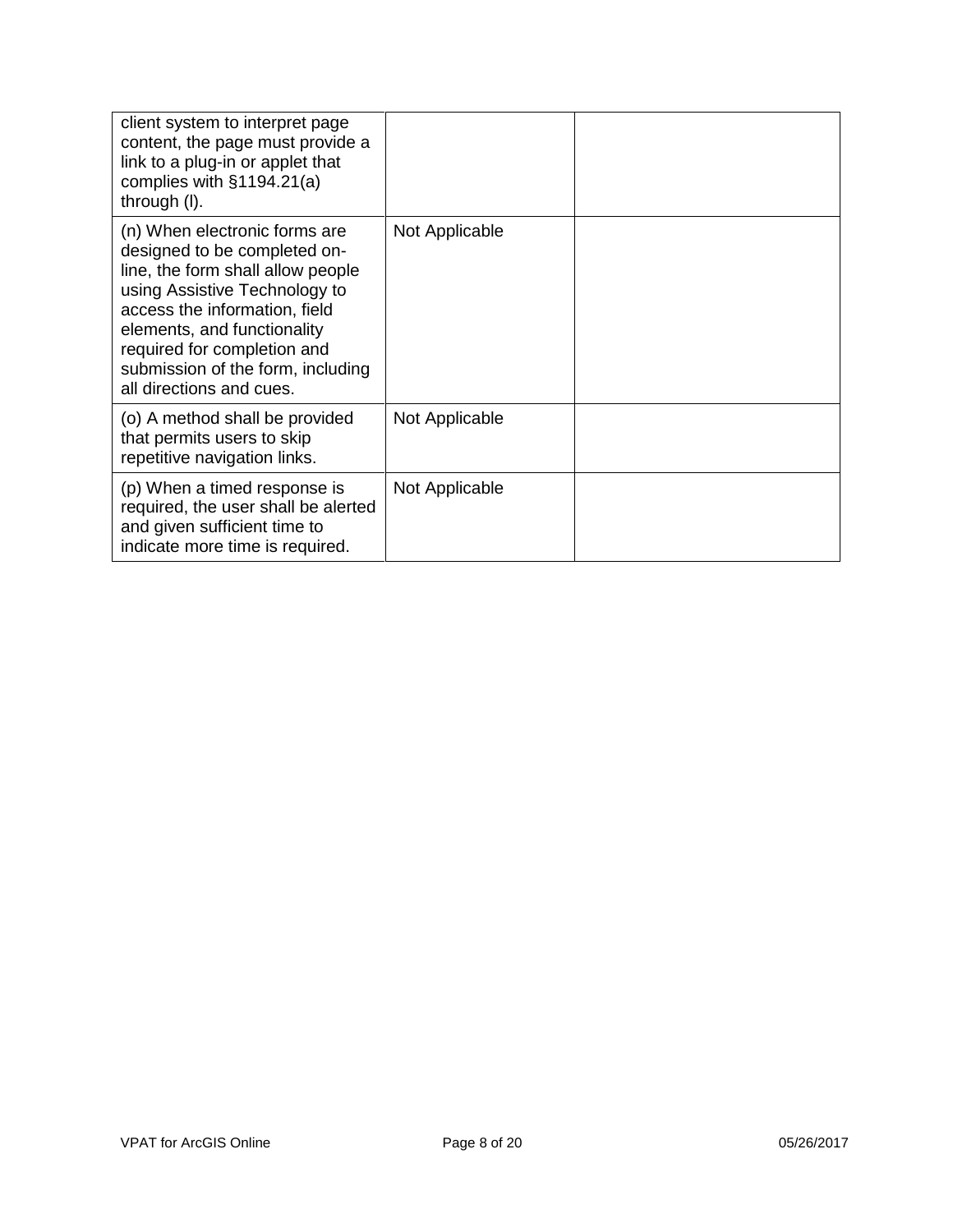| <b>Criteria</b>                                                                                                                                                                                                                                                                                                                                                       | <b>Supporting Features</b> | <b>Remarks and Explanations</b> |
|-----------------------------------------------------------------------------------------------------------------------------------------------------------------------------------------------------------------------------------------------------------------------------------------------------------------------------------------------------------------------|----------------------------|---------------------------------|
| (a) Telecommunications products<br>or systems which provide a<br>function allowing voice<br>communication and which do not<br>themselves provide a TTY<br>functionality shall provide a<br>standard non-acoustic<br>connection point for TTYs.<br>Microphones shall be capable of<br>being turned on and off to allow<br>the user to intermix speech with<br>TTY use. | Not Applicable             |                                 |
| (b) Telecommunications products<br>which include voice<br>communication functionality shall<br>support all commonly used cross-<br>manufacturer non-proprietary<br>standard TTY signal protocols.                                                                                                                                                                     | Not Applicable             |                                 |
| (c) Voice mail, auto-attendant,<br>and interactive voice response<br>telecommunications systems<br>shall be usable by TTY users<br>with their TTYs.                                                                                                                                                                                                                   | Not Applicable             |                                 |
| (d) Voice mail, messaging, auto-<br>attendant, and interactive voice<br>response telecommunications<br>systems that require a response<br>from a user within a time interval,<br>shall give an alert when the time<br>interval is about to run out, and<br>shall provide sufficient time for<br>the user to indicate more time is<br>required.                        | Not Applicable             |                                 |
| (e) Where provided, caller<br>identification and similar<br>telecommunications functions<br>shall also be available for users<br>of TTYs, and for users who<br>cannot see displays.                                                                                                                                                                                   | Not Applicable             |                                 |
| (f) For transmitted voice signals,<br>telecommunications products<br>shall provide a gain adjustable up<br>to a minimum of 20 dB. For<br>incremental volume control, at                                                                                                                                                                                               | Not Applicable             |                                 |

### *Section 1194.23 Telecommunications Products – Detail*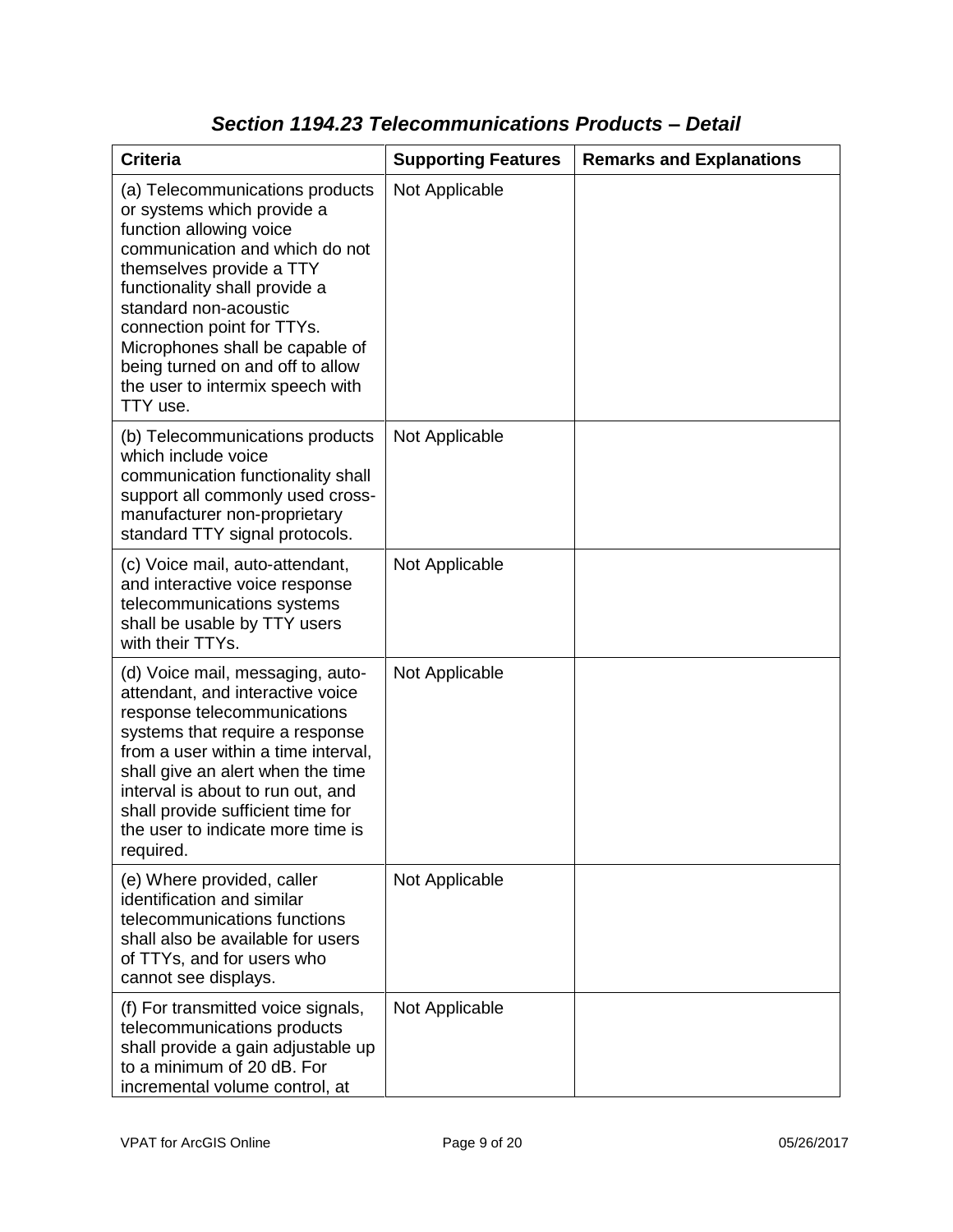| least one intermediate step of 12<br>dB of gain shall be provided.                                                                                                                                                                                                                                                                                                                                                                                                                                                   |                |  |
|----------------------------------------------------------------------------------------------------------------------------------------------------------------------------------------------------------------------------------------------------------------------------------------------------------------------------------------------------------------------------------------------------------------------------------------------------------------------------------------------------------------------|----------------|--|
| (g) If the telecommunications<br>product allows a user to adjust<br>the receive volume, a function<br>shall be provided to automatically<br>reset the volume to the default<br>level after every use.                                                                                                                                                                                                                                                                                                                | Not Applicable |  |
| (h) Where a telecommunications<br>product delivers output by an<br>audio transducer which is<br>normally held up to the ear, a<br>means for effective magnetic<br>wireless coupling to hearing<br>technologies shall be provided.                                                                                                                                                                                                                                                                                    | Not Applicable |  |
| (i) Interference to hearing<br>technologies (including hearing<br>aids, cochlear implants, and<br>assistive listening devices) shall<br>be reduced to the lowest possible<br>level that allows a user of hearing<br>technologies to utilize the<br>telecommunications product.                                                                                                                                                                                                                                       | Not Applicable |  |
| (i) Products that transmit or<br>conduct information or<br>communication, shall pass<br>through cross-manufacturer, non-<br>proprietary, industry-standard<br>codes, translation protocols,<br>formats or other information<br>necessary to provide the<br>information or communication in<br>a usable format. Technologies<br>which use encoding, signal<br>compression, format<br>transformation, or similar<br>techniques shall not remove<br>information needed for access or<br>shall restore it upon delivery. | Not Applicable |  |
| (k)(1) Products which have<br>mechanically operated controls<br>or keys shall comply with the<br>following: Controls and Keys<br>shall be tactilely discernible<br>without activating the controls or<br>keys.                                                                                                                                                                                                                                                                                                       | Not Applicable |  |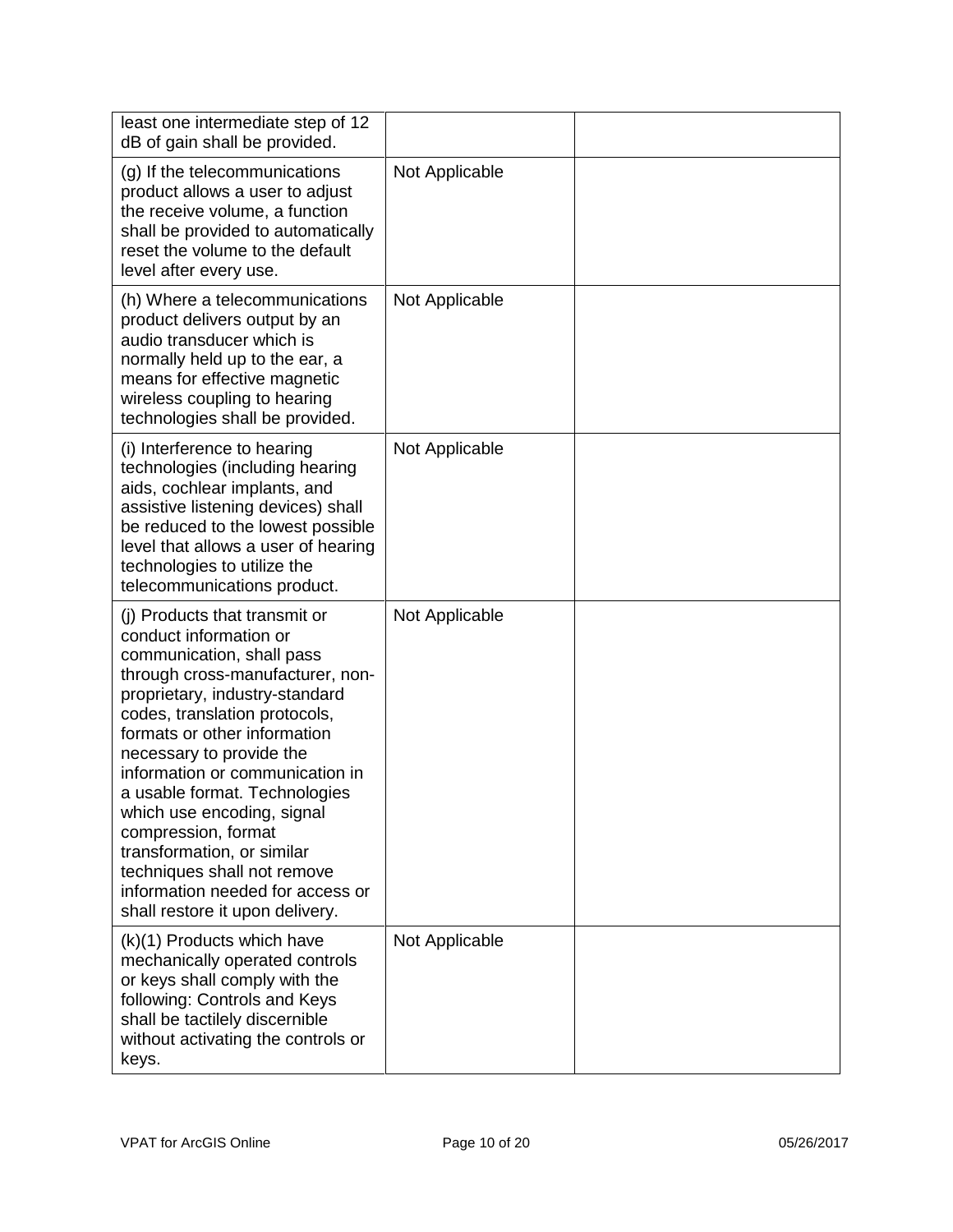| (k)(2) Products which have<br>mechanically operated controls<br>or keys shall comply with the<br>following: Controls and Keys<br>shall be operable with one hand<br>and shall not require tight<br>grasping, pinching, twisting of the<br>wrist. The force required to<br>activate controls and keys shall<br>be 5 lbs. (22.2N) maximum. |                |  |
|------------------------------------------------------------------------------------------------------------------------------------------------------------------------------------------------------------------------------------------------------------------------------------------------------------------------------------------|----------------|--|
| (k)(3) Products which have<br>mechanically operated controls<br>or keys shall comply with the<br>following: If key repeat is<br>supported, the delay before<br>repeat shall be adjustable to at<br>least 2 seconds. Key repeat rate<br>shall be adjustable to 2 seconds<br>per character.                                                | Not Applicable |  |
| $(k)(4)$ Products which have<br>mechanically operated controls<br>or keys shall comply with the<br>following: The status of all locking<br>or toggle controls or keys shall be<br>visually discernible, and<br>discernible either through touch<br>or sound.                                                                             | Not Applicable |  |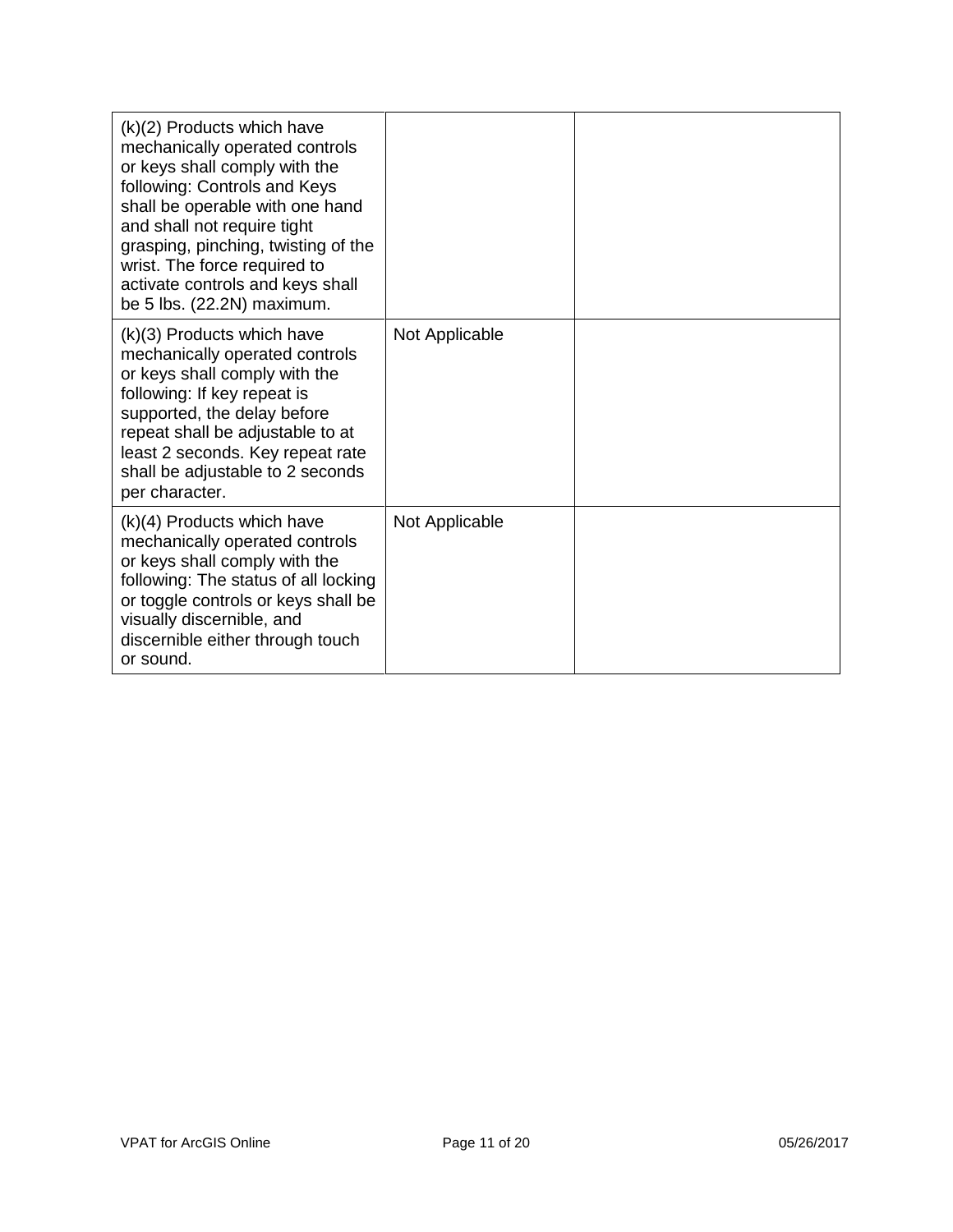| <b>Criteria</b>                                                                                                                                                                                                                                                                                                                                                                                                                                                                                                                                                                                                                                                                                                                                                                                                                                                                                                                                                           | <b>Supporting Features</b> | <b>Remarks and Explanations</b> |
|---------------------------------------------------------------------------------------------------------------------------------------------------------------------------------------------------------------------------------------------------------------------------------------------------------------------------------------------------------------------------------------------------------------------------------------------------------------------------------------------------------------------------------------------------------------------------------------------------------------------------------------------------------------------------------------------------------------------------------------------------------------------------------------------------------------------------------------------------------------------------------------------------------------------------------------------------------------------------|----------------------------|---------------------------------|
| a) All analog television displays<br>13 inches and larger, and<br>computer equipment that<br>includes analog television<br>receiver or display circuitry, shall<br>be equipped with caption<br>decoder circuitry which<br>appropriately receives, decodes,<br>and displays closed captions<br>from broadcast, cable, videotape,<br>and DVD signals. As soon as<br>practicable, but not later than<br>July 1, 2002, widescreen digital<br>television (DTV) displays<br>measuring at least 7.8 inches<br>vertically, DTV sets with<br>conventional displays measuring<br>at least 13 inches vertically, and<br>stand-alone DTV tuners, whether<br>or not they are marketed with<br>display screens, and computer<br>equipment that includes DTV<br>receiver or display circuitry, shall<br>be equipped with caption<br>decoder circuitry which<br>appropriately receives, decodes,<br>and displays closed captions<br>from broadcast, cable, videotape,<br>and DVD signals. | Not Applicable             |                                 |
| (b) Television tuners, including<br>tuner cards for use in computers,<br>shall be equipped with secondary<br>audio program playback circuitry.                                                                                                                                                                                                                                                                                                                                                                                                                                                                                                                                                                                                                                                                                                                                                                                                                            | Not Applicable             |                                 |
| (c) All training and informational<br>video and multimedia productions<br>which support the agency's<br>mission, regardless of format,<br>that contain speech or other<br>audio information necessary for<br>the comprehension of the<br>content, shall be open or closed<br>captioned.                                                                                                                                                                                                                                                                                                                                                                                                                                                                                                                                                                                                                                                                                   | Not Applicable             |                                 |
| (d) All training and informational<br>video and multimedia productions<br>which support the agency's<br>mission, regardless of format,                                                                                                                                                                                                                                                                                                                                                                                                                                                                                                                                                                                                                                                                                                                                                                                                                                    | Not Applicable             |                                 |

### *Section 1194.24 Video and Multi-media Products – Detail*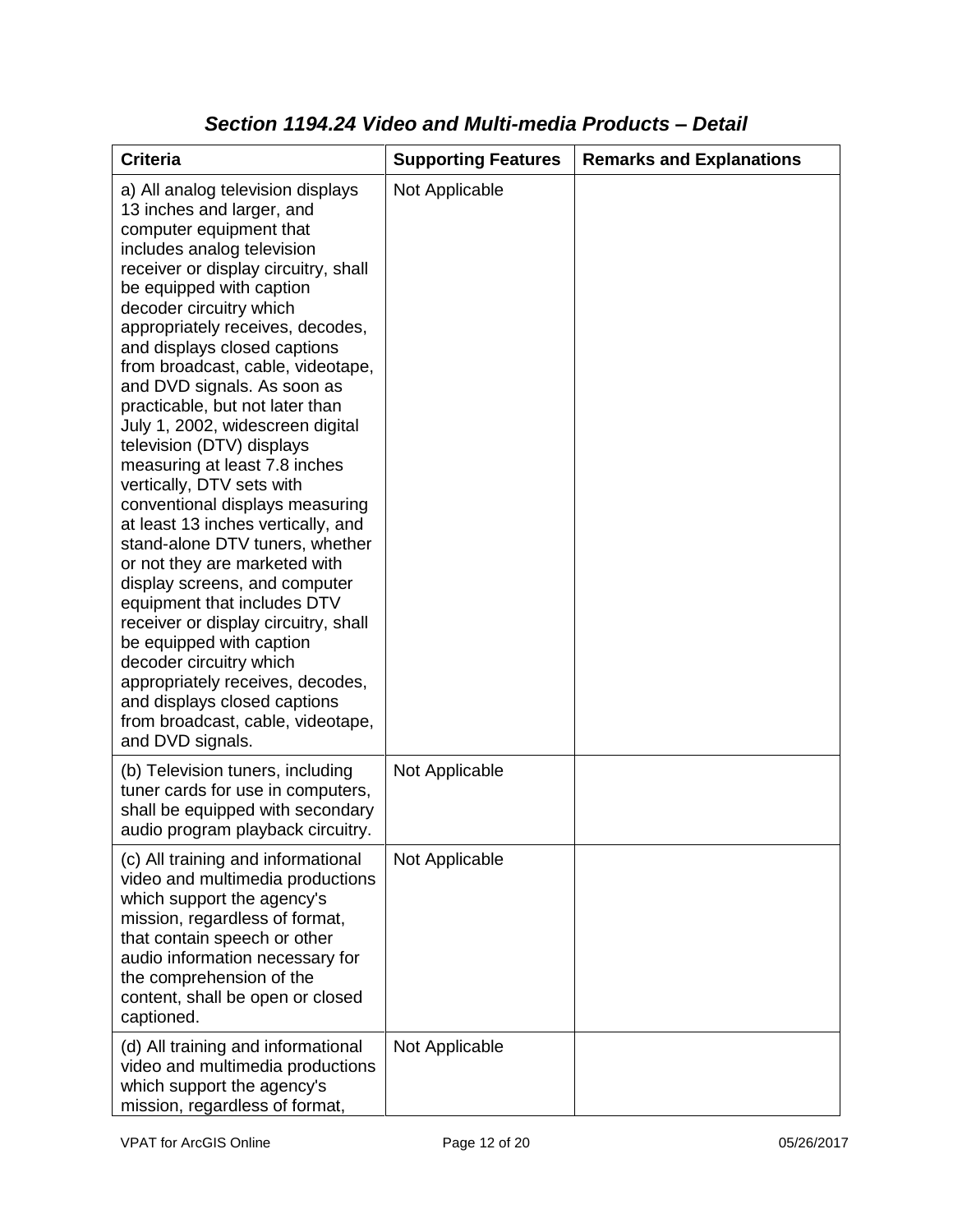| that contain visual information<br>necessary for the comprehension<br>of the content, shall be audio<br>described.                    |                |  |
|---------------------------------------------------------------------------------------------------------------------------------------|----------------|--|
| (e) Display or presentation of<br>alternate text presentation or<br>audio descriptions shall be user-<br>selectable unless permanent. | Not Applicable |  |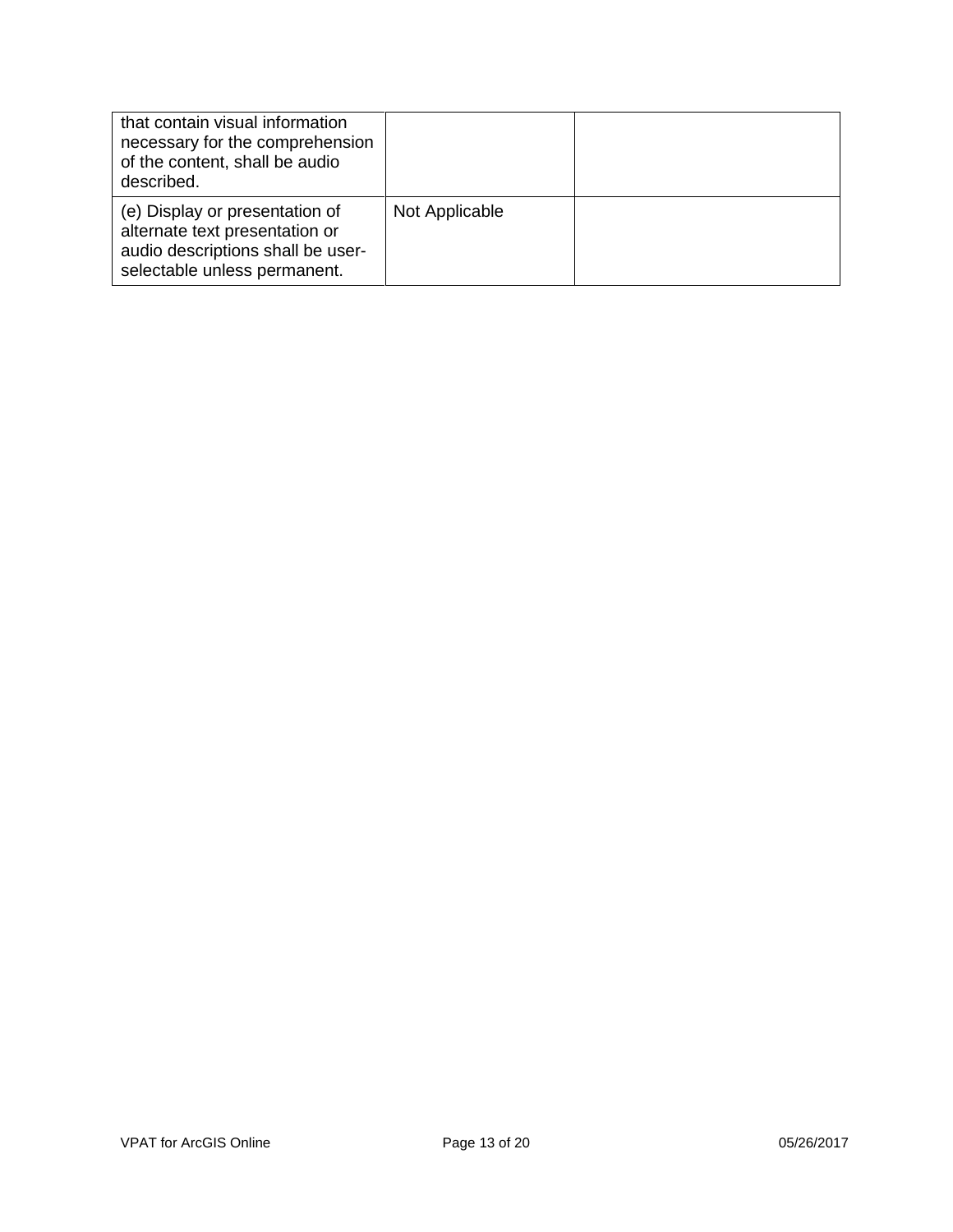# *Section 1194.25 Self-Contained, Closed Products – Detail*

| <b>Criteria</b>                                                                                                                                                                                                                                                                                                                                                                   | <b>Supporting Features</b> | <b>Remarks and Explanations</b> |
|-----------------------------------------------------------------------------------------------------------------------------------------------------------------------------------------------------------------------------------------------------------------------------------------------------------------------------------------------------------------------------------|----------------------------|---------------------------------|
| (a) Self contained products shall<br>be usable by people with<br>disabilities without requiring an<br>end-user to attach Assistive<br>Technology to the product.<br>Personal headsets for private<br>listening are not Assistive<br>Technology.                                                                                                                                   | Not Applicable             |                                 |
| (b) When a timed response is<br>required, the user shall be alerted<br>and given sufficient time to<br>indicate more time is required.                                                                                                                                                                                                                                            | Not Applicable             |                                 |
| (c) Where a product utilizes<br>touchscreens or contact-sensitive<br>controls, an input method shall<br>be provided that complies with<br>§1194.23 (k) (1) through (4).                                                                                                                                                                                                           | Not Applicable             |                                 |
| (d) When biometric forms of user<br>identification or control are used,<br>an alternative form of<br>identification or activation, which<br>does not require the user to<br>possess particular biological<br>characteristics, shall also be<br>provided.                                                                                                                          | Not Applicable             |                                 |
| (e) When products provide<br>auditory output, the audio signal<br>shall be provided at a standard<br>signal level through an industry<br>standard connector that will allow<br>for private listening. The product<br>must provide the ability to<br>interrupt, pause, and restart the<br>audio at any time.                                                                       | Not Applicable             |                                 |
| (f) When products deliver voice<br>output in a public area,<br>incremental volume control shall<br>be provided with output<br>amplification up to a level of at<br>least 65 dB. Where the ambient<br>noise level of the environment is<br>above 45 dB, a volume gain of at<br>least 20 dB above the ambient<br>level shall be user selectable. A<br>function shall be provided to | Not Applicable             |                                 |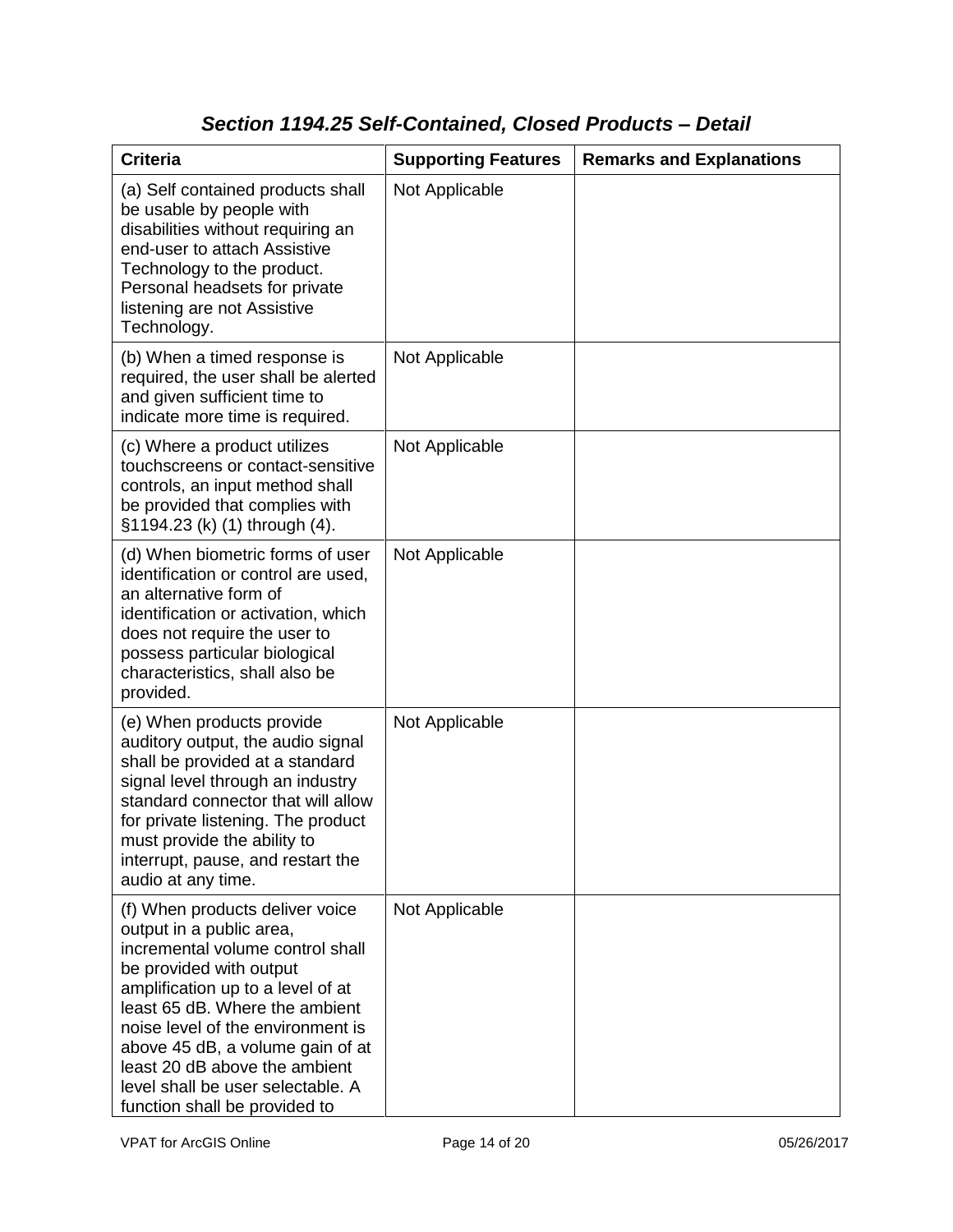| automatically reset the volume to<br>the default level after every use.                                                                                                                                                                                                                                                                                                                                                                                                                                                                                                           |                |  |
|-----------------------------------------------------------------------------------------------------------------------------------------------------------------------------------------------------------------------------------------------------------------------------------------------------------------------------------------------------------------------------------------------------------------------------------------------------------------------------------------------------------------------------------------------------------------------------------|----------------|--|
| (g) Color coding shall not be<br>used as the only means of<br>conveying information, indicating<br>an action, prompting a response,<br>or distinguishing a visual<br>element.                                                                                                                                                                                                                                                                                                                                                                                                     | Not Applicable |  |
| (h) When a product permits a<br>user to adjust color and contrast<br>settings, a range of color<br>selections capable of producing a<br>variety of contrast levels shall be<br>provided.                                                                                                                                                                                                                                                                                                                                                                                          | Not Applicable |  |
| (i) Products shall be designed to<br>avoid causing the screen to<br>flicker with a frequency greater<br>than 2 Hz and lower than 55 Hz.                                                                                                                                                                                                                                                                                                                                                                                                                                           | Not Applicable |  |
| (j) (1) Products which are<br>freestanding, non-portable, and<br>intended to be used in one<br>location and which have operable<br>controls shall comply with the<br>following: The position of any<br>operable control shall be<br>determined with respect to a<br>vertical plane, which is 48 inches<br>in length, centered on the<br>operable control, and at the<br>maximum protrusion of the<br>product within the 48 inch length<br>on products which are<br>freestanding, non-portable, and<br>intended to be used in one<br>location and which have operable<br>controls. | Not Applicable |  |
| $(j)(2)$ Products which are<br>freestanding, non-portable, and<br>intended to be used in one<br>location and which have operable<br>controls shall comply with the<br>following: Where any operable<br>control is 10 inches or less<br>behind the reference plane, the<br>height shall be 54 inches<br>maximum and 15 inches<br>minimum above the floor.                                                                                                                                                                                                                          | Not Applicable |  |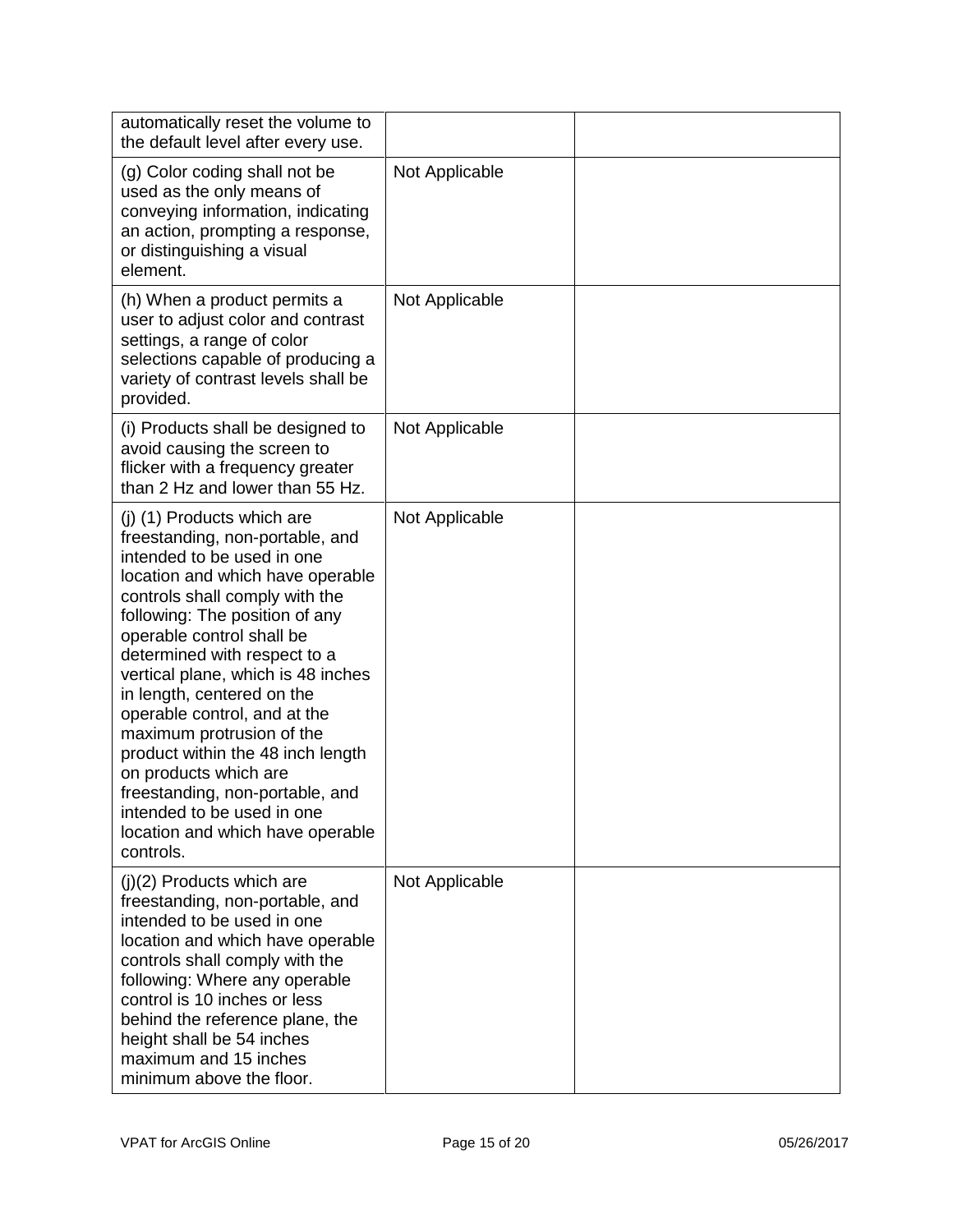| $(i)(3)$ Products which are<br>freestanding, non-portable, and<br>intended to be used in one<br>location and which have operable<br>controls shall comply with the<br>following: Where any operable<br>control is more than 10 inches<br>and not more than 24 inches<br>behind the reference plane, the<br>height shall be 46 inches<br>maximum and 15 inches<br>minimum above the floor. | Not Applicable |  |
|-------------------------------------------------------------------------------------------------------------------------------------------------------------------------------------------------------------------------------------------------------------------------------------------------------------------------------------------------------------------------------------------|----------------|--|
| $(i)(4)$ Products which are<br>freestanding, non-portable, and<br>intended to be used in one<br>location and which have operable<br>controls shall comply with the<br>following: Operable controls shall<br>not be more than 24 inches<br>behind the reference plane.                                                                                                                     | Not Applicable |  |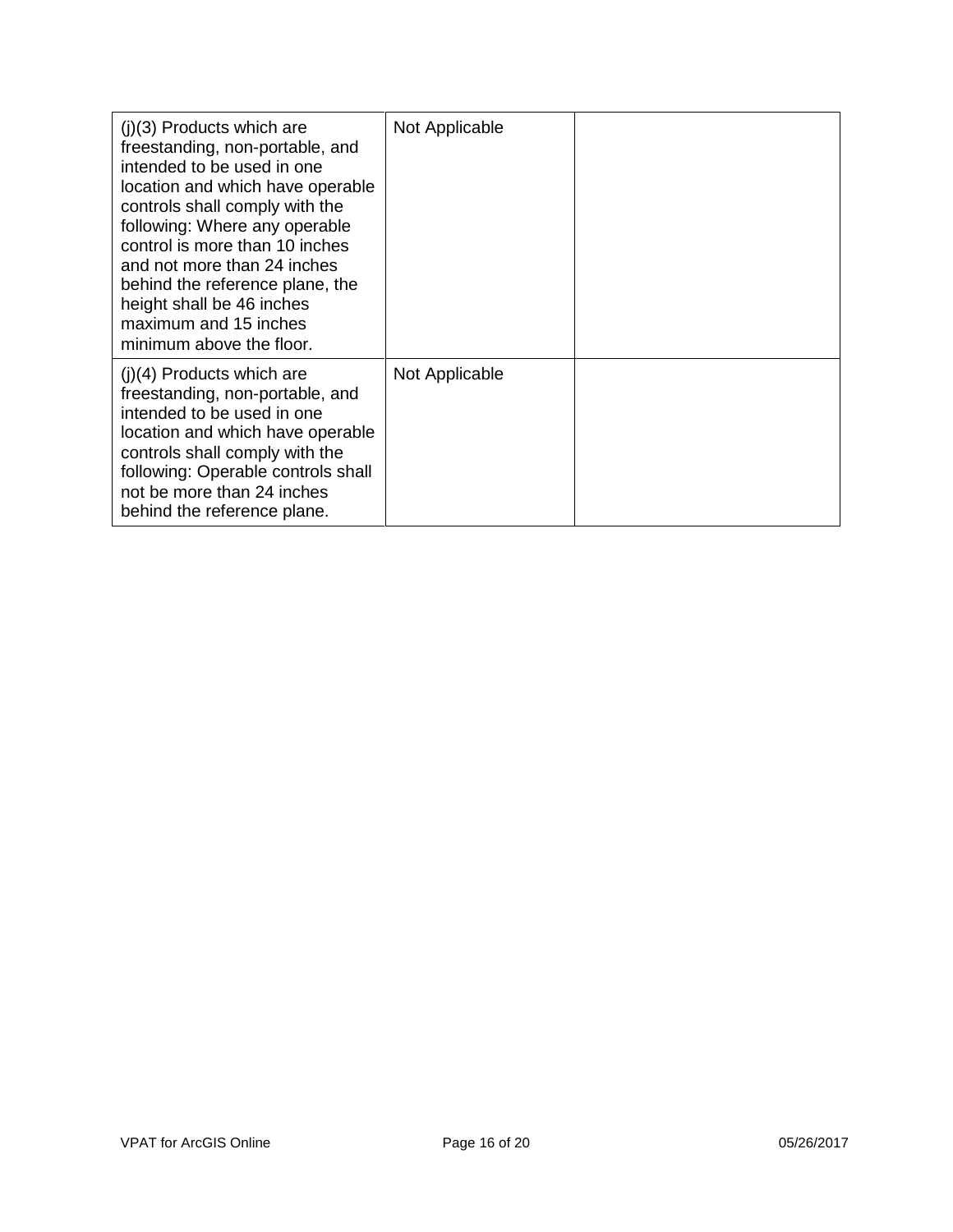| <b>Criteria</b>                                                                                                                                                                                                                                          | <b>Supporting Features</b> | <b>Remarks and Explanations</b> |
|----------------------------------------------------------------------------------------------------------------------------------------------------------------------------------------------------------------------------------------------------------|----------------------------|---------------------------------|
| (a) All mechanically operated<br>controls and keys shall comply<br>with §1194.23 (k) (1) through (4).                                                                                                                                                    | Not Applicable             |                                 |
| (b) If a product utilizes<br>touchscreens or touch-operated<br>controls, an input method shall<br>be provided that complies with<br>§1194.23 (k) (1) through (4).                                                                                        | Not Applicable             |                                 |
| (c) When biometric forms of user<br>identification or control are used,<br>an alternative form of<br>identification or activation, which<br>does not require the user to<br>possess particular biological<br>characteristics, shall also be<br>provided. | Not Applicable             |                                 |
| (d) Where provided, at least one<br>of each type of expansion slots,<br>ports and connectors shall<br>comply with publicly available<br>industry standards.                                                                                              | Not Applicable             |                                 |

## *Section 1194.26 Desktop and Portable Computers – Detail*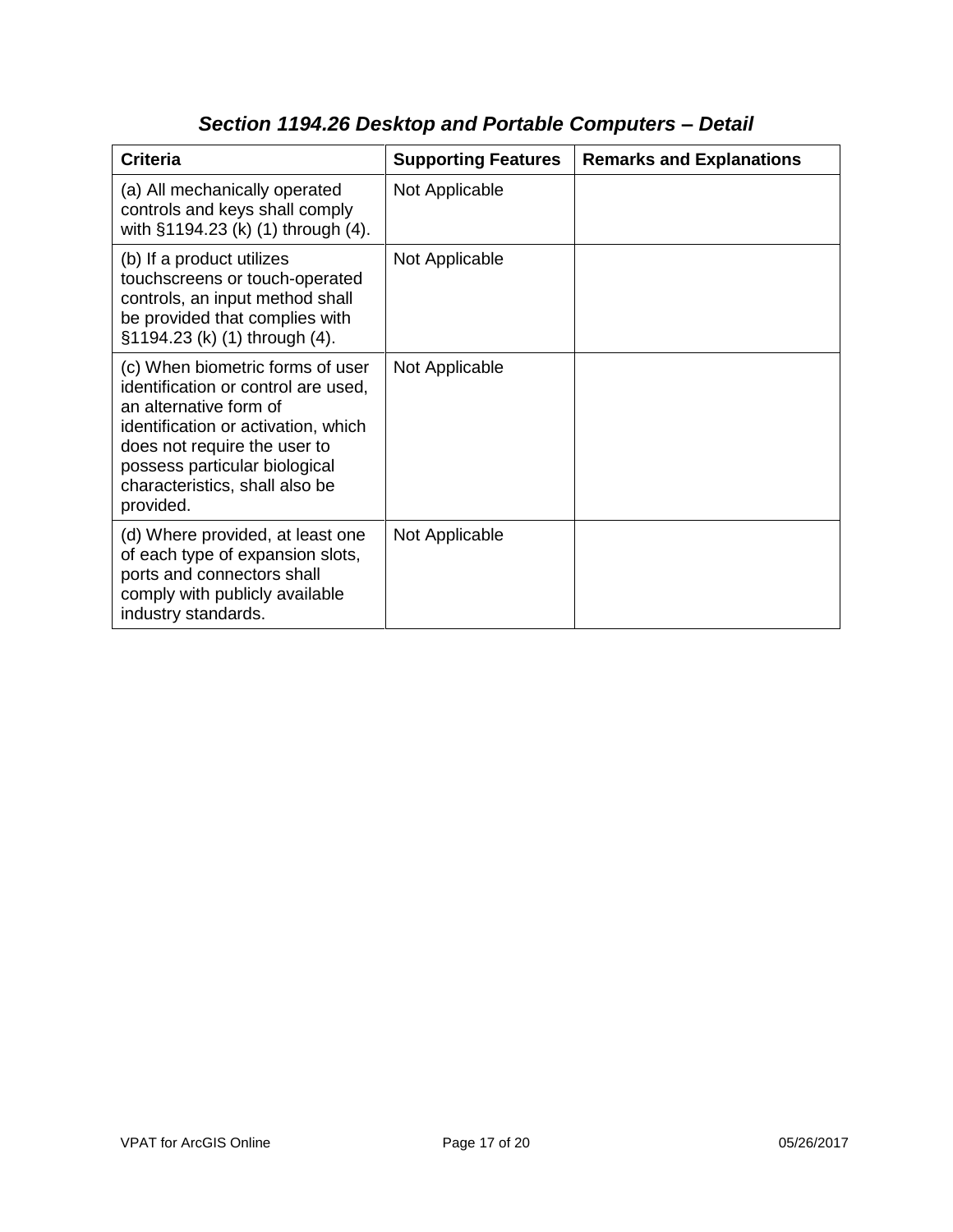| <b>Criteria</b>                                                                                                                                                                                                                                                                                                                        | <b>Supporting Features</b>                                           | <b>Remarks and Explanations</b>                                                                                                                                                                                                                                                                                                                                                                                                                                                                                                                                                                                                                                                                                                                                                                                                                    |
|----------------------------------------------------------------------------------------------------------------------------------------------------------------------------------------------------------------------------------------------------------------------------------------------------------------------------------------|----------------------------------------------------------------------|----------------------------------------------------------------------------------------------------------------------------------------------------------------------------------------------------------------------------------------------------------------------------------------------------------------------------------------------------------------------------------------------------------------------------------------------------------------------------------------------------------------------------------------------------------------------------------------------------------------------------------------------------------------------------------------------------------------------------------------------------------------------------------------------------------------------------------------------------|
| (a) At least one mode of<br>operation and information<br>retrieval that does not require<br>user vision shall be provided, or<br>support for Assistive Technology<br>used by people who are blind or<br>visually impaired shall be<br>provided.                                                                                        | Supports when<br>combined with<br>compatible Assistive<br>Technology | ArcGIS Online can be used by<br>developers to build websites<br>with geospatial content. The<br>web developer may format<br>information so as to take<br>advantage of Assistive<br>Technology for the blind or<br>visually impaired through use of<br>the software. For example, the<br>developer may use ArcGIS<br>Online to include a map window<br>in the website and displays<br>vector and raster elements of<br>geographic information.<br>Note: ArcGIS Online is<br>geographic information system<br>(GIS) technology that captures,<br>manages, and analyzes data<br>through digital maps. Some<br>aspects of a map or of GIS<br>software are inherently<br>visual/graphical and cannot be<br>adequately represented with<br>assistive technology.<br>Certain screen readers may not<br>be compatible with pop-ups<br>found in Map Viewer. |
| (b) At least one mode of<br>operation and information<br>retrieval that does not require<br>visual acuity greater than 20/70<br>shall be provided in audio and<br>enlarged print output working<br>together or independently, or<br>support for Assistive Technology<br>used by people who are visually<br>impaired shall be provided. | Supports when<br>combined with<br>compatible Assistive<br>Technology | <b>ArcGIS Online supports</b><br>Assistive Technology for the<br>client. For example, a website's<br>map window may have zoom<br>features, scale changes, or a<br>magnifier window to make the<br>output more usable by the<br>visually impaired. The Web<br>developer may format the spatial<br>content to support compatible<br>Assistive Technology for the<br>visually impaired through<br>ArcGIS Online SDKs.                                                                                                                                                                                                                                                                                                                                                                                                                                 |
| (c) At least one mode of<br>operation and information<br>retrieval that does not require                                                                                                                                                                                                                                               | <b>Supports</b>                                                      | There is no reliance on hearing<br>to operate.                                                                                                                                                                                                                                                                                                                                                                                                                                                                                                                                                                                                                                                                                                                                                                                                     |

*Section 1194.31 Functional Performance Criteria – Detail*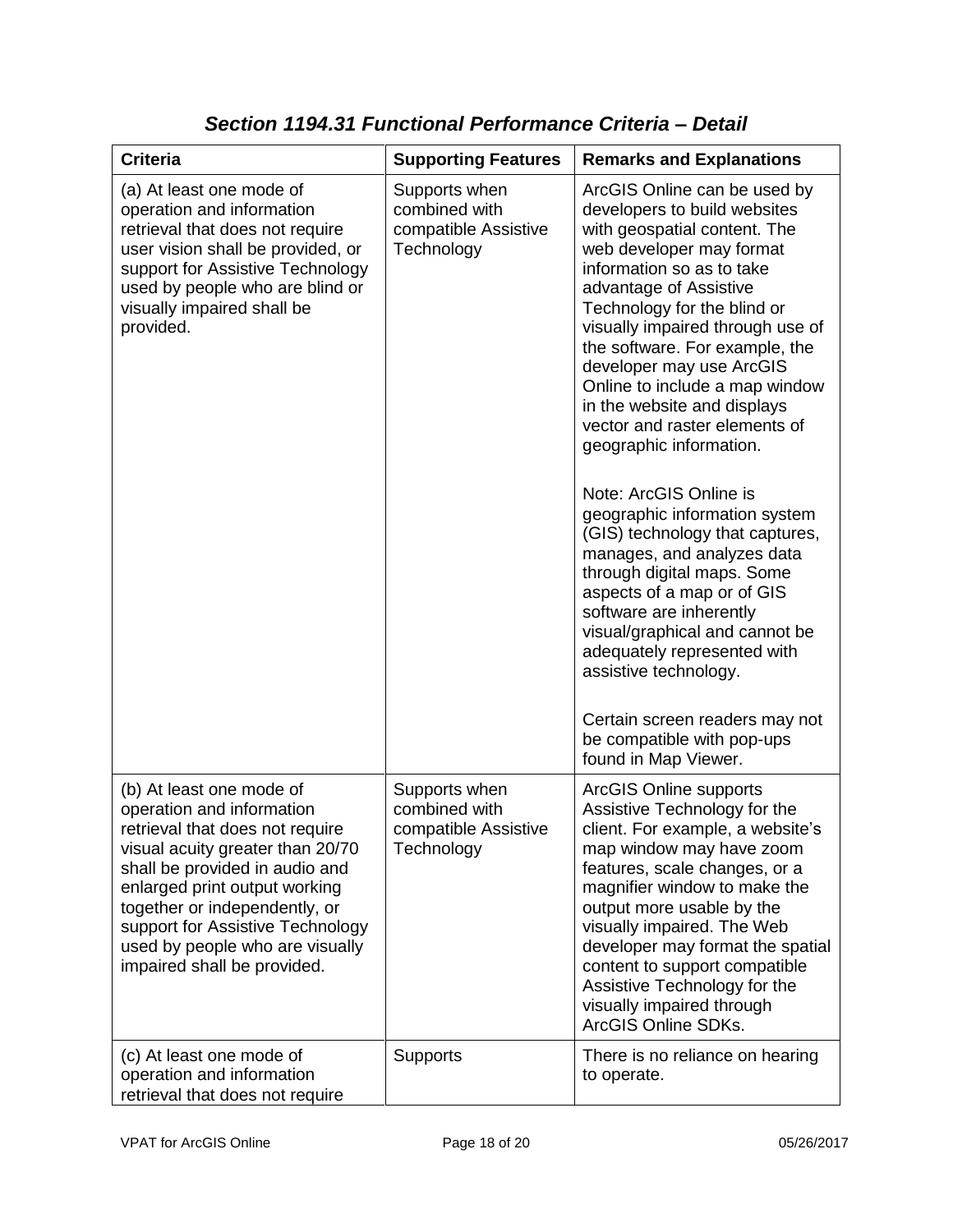| user hearing shall be provided, or<br>support for Assistive Technology<br>used by people who are deaf or<br>hard of hearing shall be provided.                                                                                                                  |                 |                                                                                                                                                                                                                             |
|-----------------------------------------------------------------------------------------------------------------------------------------------------------------------------------------------------------------------------------------------------------------|-----------------|-----------------------------------------------------------------------------------------------------------------------------------------------------------------------------------------------------------------------------|
| (d) Where audio information is<br>important for the use of a<br>product, at least one mode of<br>operation and information<br>retrieval shall be provided in an<br>enhanced auditory fashion, or<br>support for assistive hearing<br>devices shall be provided. | Not Applicable  | There is no reliance on hearing<br>to operate.                                                                                                                                                                              |
| (e) At least one mode of<br>operation and information<br>retrieval that does not require<br>user speech shall be provided, or<br>support for Assistive Technology<br>used by people with disabilities<br>shall be provided.                                     | <b>Supports</b> | There is no reliance on speech<br>to operate.                                                                                                                                                                               |
| (f) At least one mode of operation<br>and information retrieval that<br>does not require fine motor<br>control or simultaneous actions<br>and that is operable with limited<br>reach and strength shall be<br>provided.                                         | <b>Supports</b> | Operation and information<br>retrieval is dependent on<br>operating system settings and<br>configurations. The software<br>supports operating systems and<br>configurations designed to assist<br>users with accessibility. |